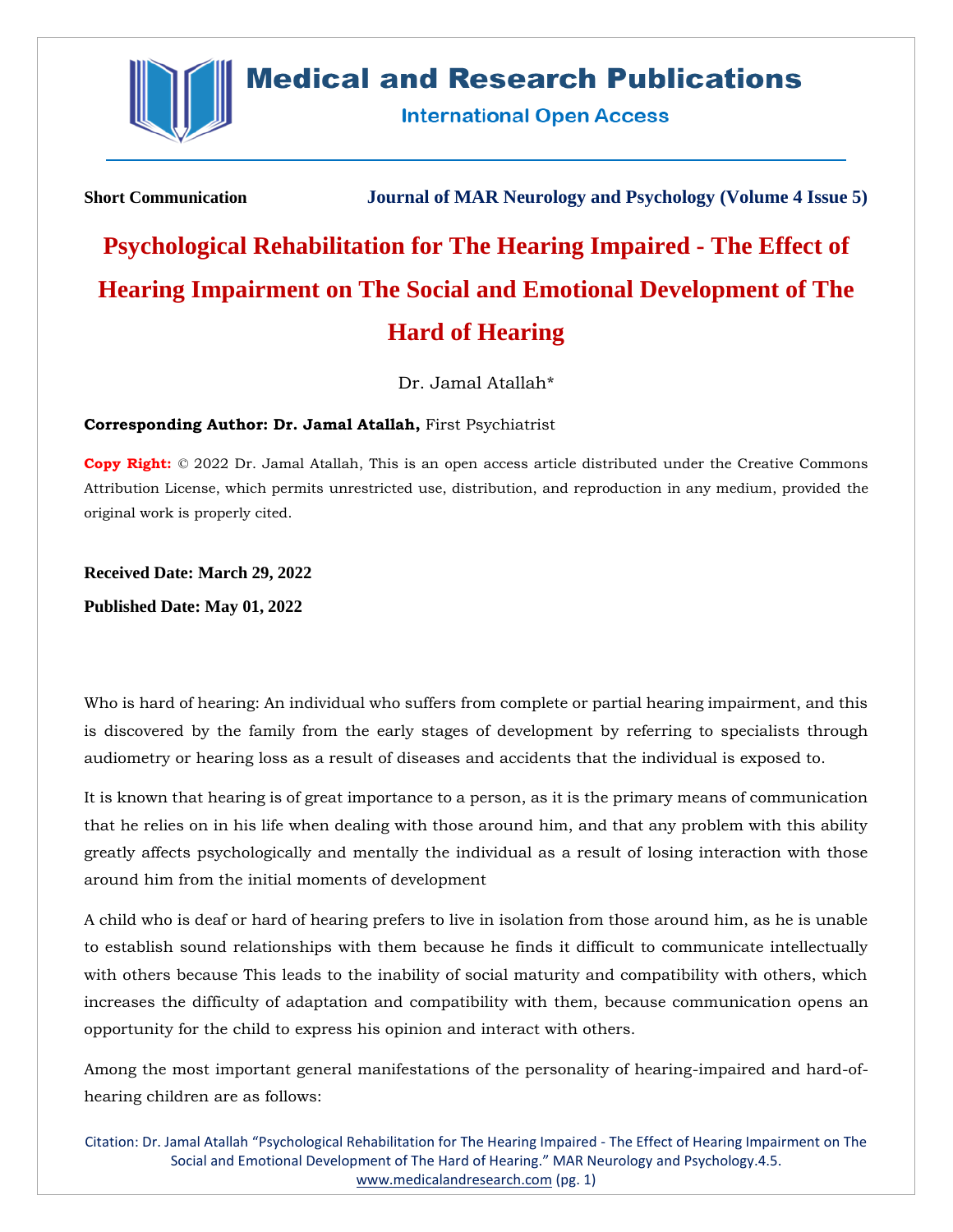#### **Journal of MAR Neurology and Psychology (Volume 4 Issue 5)**

The tendency to withdraw from society, which affects its social maturity.

They have multiple behavioral problems

Tends to instantly satisfy his needs

A clear inability to take responsibility

They tend to be more depressed, sad, and pessimistic than normal children

Thus, hearing loss affects the family unit and the system of communication between them and interaction, because the hearing impaired needs special ways to communicate with the occurrence of trauma to the parents and the occurrence of a state of imbalance within the family until it finds an appropriate way to interact with it and communicate in order to meet its needs and requests (Scheetz, 2004)

Hence, we can say that the hearing disability is a communicative disability and that owning the communication system is a pivotal behavior that affects the various aspects of the development of the hard of hearing child. Obstructing the child's normal development and growth, so helping the hearingimpaired child participate in conversations and establish relationships with him makes him feel safe and reassured. Conversely, failure to establish this leads the child to feel isolated and insecure.

When the child is asked to return some information or respond to others by carrying out what is asked of him, he may face frustration and shame because he is unable to understand what he was told or perhaps realize by his colleagues that he is less intelligent or has an emotional problem, which worsens his psychological state. Communication with those around him It or between the mother and the child is considered a big problem as a result of the mother's incomplete information on how to deal and communicate with him. When the method of communication is shared between the mother and the child, it is easy to know the mastery side of others, and it also opens the way to enhance the child and praise him and his efforts and thus develop a concept and appreciation of self High.

Educating the hard of hearing and rehabilitating them socially and educationally requires communication methods appropriate to the degree of their hearing impairment, in order to enable them to express their ideas and needs and interact with others.

Abdul Muttalib Al-Quraiti (2001: 164) points out that the methods of communicating with the deaf and hard of hearing vary according to the individual's need for this, and their use depends on hearing loss, and then the sense that is used to a greater extent in learning communicative skills.

Communication methods depend on what remains of the individual's auditory remnants that can be exploited to improve his verbal abilities. It is known as the auditory training method.

Citation: Dr. Jamal Atallah "Psychological Rehabilitation for The Hearing Impaired - The Effect of Hearing Impairment on The Social and Emotional Development of The Hard of Hearing." MAR Neurology and Psychology.4.5. [www.medicalandresearch.com](http://www.medicalandresearch.com/) (pg. 2)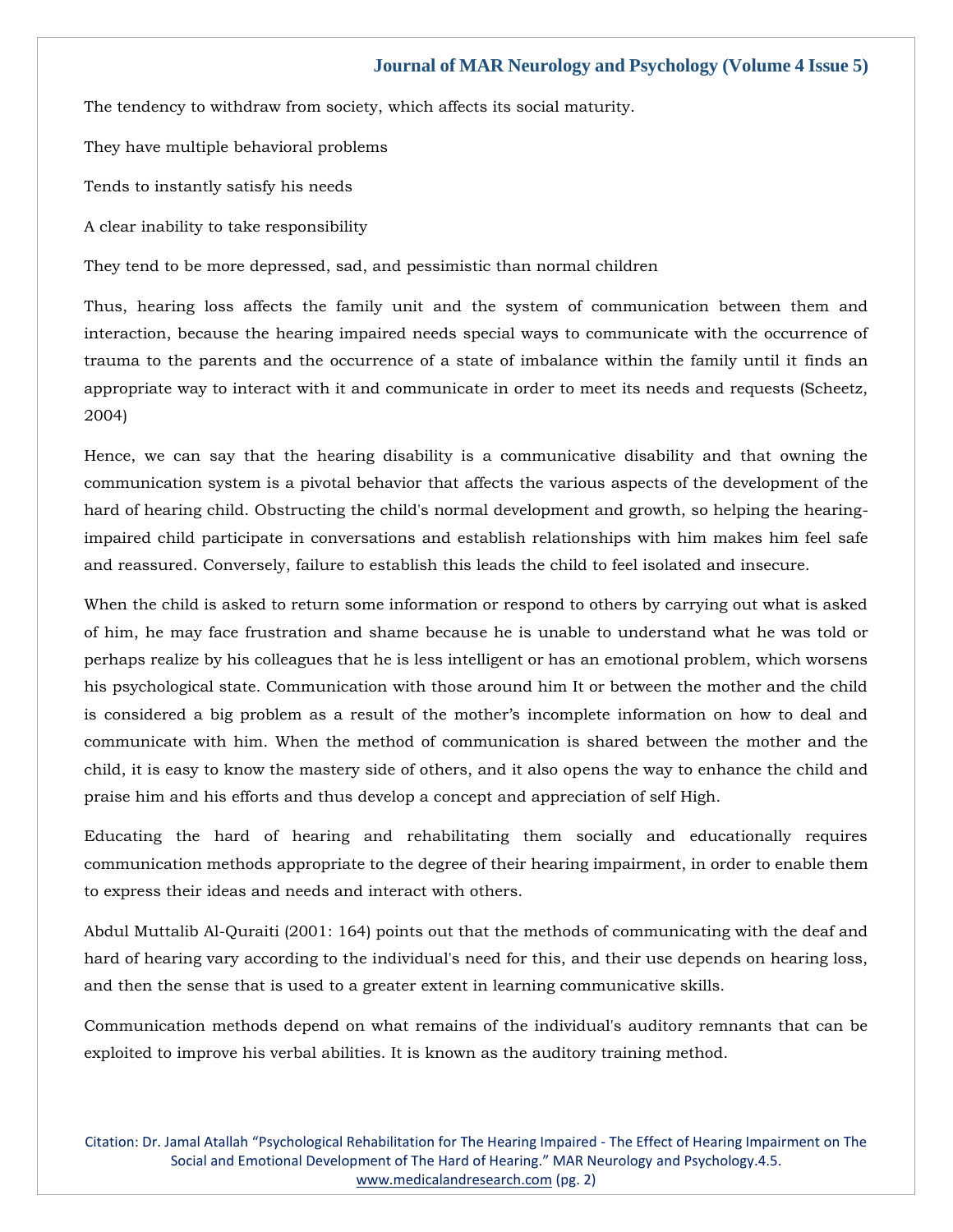## **Journal of MAR Neurology and Psychology (Volume 4 Issue 5)**

Including what is based on employing the sense of touch for the hearing impaired to sense the vibrations emanating from different sounds to teach them to produce sounds or pronunciation, and this method is known as the tonalized pronunciation method. Another method is based on the use of the sense of sight in the reception processes of the situations and gestures that exist in the outside world, movements and visual formal expressions that the deaf can be trained to translate into certain meanings and ideas, as is followed in the method of lip-reading.

But the individual's benefit from training methods depends on building a good linguistic foundation based on discovery and diagnosis with early therapeutic intervention for the case with psychological and social rehabilitation, which increases the individual's adaptation to himself and others and gives his motivation to acquire and master more habits and skills and increases opportunities for communication with those around

Good communication requires continuous giving and receiving between the child and those he deals with, and studies reveal that all children have a readiness since birth for linguistic reception and linguistic expression, and eye looks represent a readiness to communicate with everything that is going on around them.

The hearing-impaired and hard-of-hearing children need social interaction inside and outside the family, and this requires them to possess communication skills that enable them to participate in various social activities with their companions. By having children with communication skills, it will be easy for them to participate in various activities and thus obtain acceptance from their companions. The interaction of deaf and hard of hearing children with their surroundings and their companions leads to providing them with different life skills and facilitating their cognitive and linguistic development with an increase in the social maturity of the individual Childhood studies in recent years have taken a new direction and looked at the child as having a social existence like his physical and mental existence. Social occurs from birth and is primarily affected by the family and those close to the child, and the role of the family and those close to the child is to consolidate the interaction by providing it with the correct response because the child learns a large number of behaviors through observation and imitation. ( Smith, 1995, 35 )

Social maturity is a learning process, and it does not take place only in the family, but through all the social influences in which the individual participates, such as kindergarten and the play group. And the surrounding society in the various situations it includes, and we find that they are related to the individual's belonging to society, and the culture of this society is what determines the maturity of this individual from a social point of view, which is through the individual's interaction with others. (Ahmed Abdel Maaboud Moselhi, 1994, 69)

Thus, the importance of psychological and social rehabilitation for the hearing-impaired individual becomes clear

Citation: Dr. Jamal Atallah "Psychological Rehabilitation for The Hearing Impaired - The Effect of Hearing Impairment on The Social and Emotional Development of The Hard of Hearing." MAR Neurology and Psychology.4.5. [www.medicalandresearch.com](http://www.medicalandresearch.com/) (pg. 3)